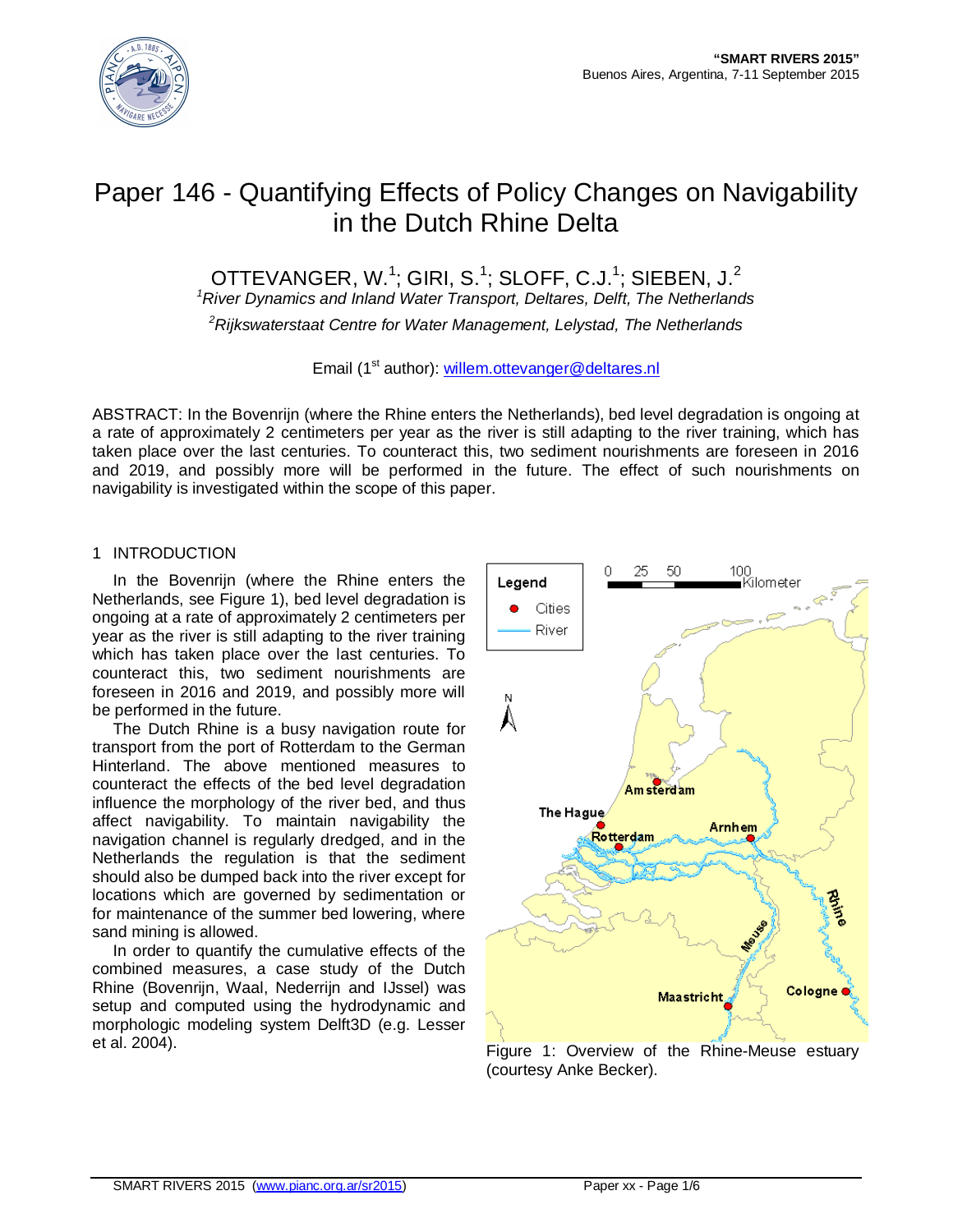

#### *2.1 Introduction*

In this chapter a short introduction to the model history, the reference model setup (including implementation of the current sediment management policy), and two scenarios with adapted sediment management policies are presented.

#### *2.2 History*

The initial development of a model for aiding in sustainable navigation depth in the Rhine started in 2005 (see e.g. Mosselman et al. (2005), Van Vuren et al. (2006)). Over the last decade, the model has been further refined including many innovative aspects for process description (e.g. module for sand mining, dredging and dumping, dune height prediction, graded sediment) and model acceleration (e.g. piecewise constant hydrograph, domain decomposition, cf. Figure 2). Recently, the model was used to evaluate the morphological implications of Room-for-the-River measures (Sloff et al., 2014), and more recently it was used to evaluate bed stabilizing nourishments (Ottevanger et al., 2015).

#### *2.3 Reference model*

A quasi-3D model (2D Saint-Venant including helical flow) for the hydro-morphodynamic model is set up using a stepwise (quasi-steady) hydrograph approach including different hydrographs which follow the trend of the last 40 years. The morphological model includes 13 different horizontally and vertically varying sediment fractions ranging from coarse gravel to fine sand, three of which are tracers, such that the path of the nourished material can be tracked.



Figure 2: Overview of the 12 computation domains used in the hydro-morphodynamic computations.

Table 1: Dredging and dumping settings for maintenance depth and minimal depth for dumping.

| <b>River</b><br>Reach | <b>Maintenance</b><br>depth [m] | <b>Minimum depth</b><br>for dumping [m] |
|-----------------------|---------------------------------|-----------------------------------------|
| Bovenrijn             | 2.80                            | 4.00                                    |
|                       | + 0.50 clearance                |                                         |
| Waal                  | 2.80                            | 4.00                                    |
|                       | + 0.50 clearance                |                                         |
| Boven                 | 4.50                            | 5.40                                    |
| Merwede               | + 0.45 clearance                |                                         |
| Beneden               | 4.50                            | 5.40                                    |
| Merwede               | +0.45 clearance                 |                                         |
| Nieuwe                | 4.50                            | 5.40                                    |
| Merwede               | + 0.45 clearance                |                                         |
| Pannerden             | 2.80                            | 4.00                                    |
| sch Kanaal            | +0.50 clearance                 |                                         |
| Nederrijn             | 2.80                            | 4.00                                    |
| (until Driel)         | +0.50 clearance                 |                                         |
| <b>IJssel</b>         | 2.50                            | 3.50                                    |
|                       | + 0.50 clearance                |                                         |

| <b>River</b><br><b>Reach</b> | <b>River</b><br>kilometres | <b>Sand mining</b><br>volumes<br>[m <sup>3</sup> /year] |
|------------------------------|----------------------------|---------------------------------------------------------|
| Waal                         | 925-953                    | 90000                                                   |
| <b>IJssel</b>                | 975-1002                   | up to 10000                                             |
| <b>Boven</b><br>Merwede      | 953-861                    | 125000                                                  |

# *2.4 Scenario 1*

In addition to the simulation of hydrodynamics and morphodynamics, sediment management (i.e. dredging and dumping, sand mining) according to the current policy is also included in the model. To maintain navigability in the Dutch Rhine, dredging maintenance is required. Contracts with dredging companies are defined in which a minimum garanteed depth w.r.t to ALW (Agreed Low Water Level, cf. Van der Mark et al., 2014) is specified (see Table 1). According to policy, the dredged sediment may not be removed from the river, and is subsequently dumped back into deeper parts of the river. In certain locations, where permanent sedimentation takes place, dredging without dumping is permitted (see Table 2). In the present scenario the settings are chosen as defined in Kroekenstoel (2014).

Besides the inclusion of sediment management policy, the foreseen nourishments at Millingen aan de Rijn (Bovenrijn) in 2016 and 2019 are included in the model as well. A layer with a thickness of 30 cm will be nourished at all locations which have a bed elevation less than ALW – 4.0 m between river kilometers 862 and 864.5. In 2019 similar nourishment is performed.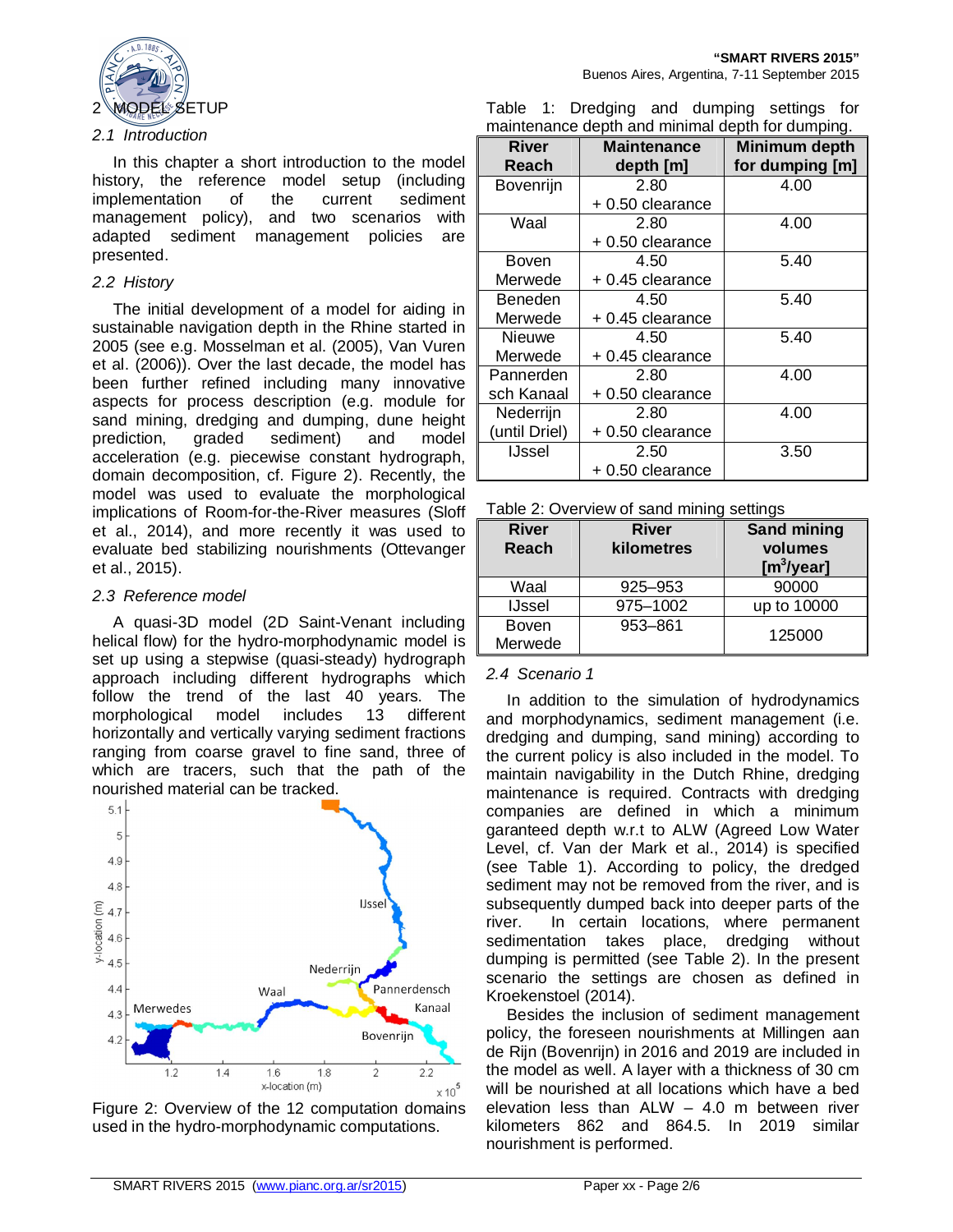

Scenario 2 is the same as Scenario 1, but from 2020 onwards bed stabilization nourishments are performed every year over a greater reach. Similar to Scenario 1, nourishment of 30 cm are performed at all locations in the fairway which satisfy shipping requirements (see Figure 3).



Figure 3: Areas considered for yearly bed stabilisation from 2020 onwards in the Bovenrijn, Pannerdensch Kanaal, IJssel (first 40 rkm), Nederrijn and behind the fixed layer at Nijmegen.

# 3 RESULTS

# *3.1 Propagation of bed stabilization*

The evolution of the nourished material at Millingen aan de Rijn is shown in Figure 4. A tracer, which consists of the median diameter of the nourished material, is slowly transported in downstream direction. In 2019, second nourishment is performed. This material is again nourished approximately at the same location, which also reveals the propagation in downstream direction.

# *3.2 Effect on average bed level*

The effect of the nourishments on the average bed level in the Bovenrijn, Waal and Pannerdensch Kanaal is shown in Figure 5.

Figure 5a shows that the average bed level in the Bovenrijn is clearly influenced by the nourishments at Millingen aan de Rijn in 2016 and 2019. The yearly nourishments, performed in Scenario 2, lead to an almost constant average bed level over time.

The average bed level in the Waal (cf. Figure 5b) for the cases with nourishment is lower than the bed level in the reference case. Scenario 2 shows a slower decrease than Scenario 1.



Figure 4: Evolution of the nourished sediment at Millingen aan de Rijn in 2016 and 2019.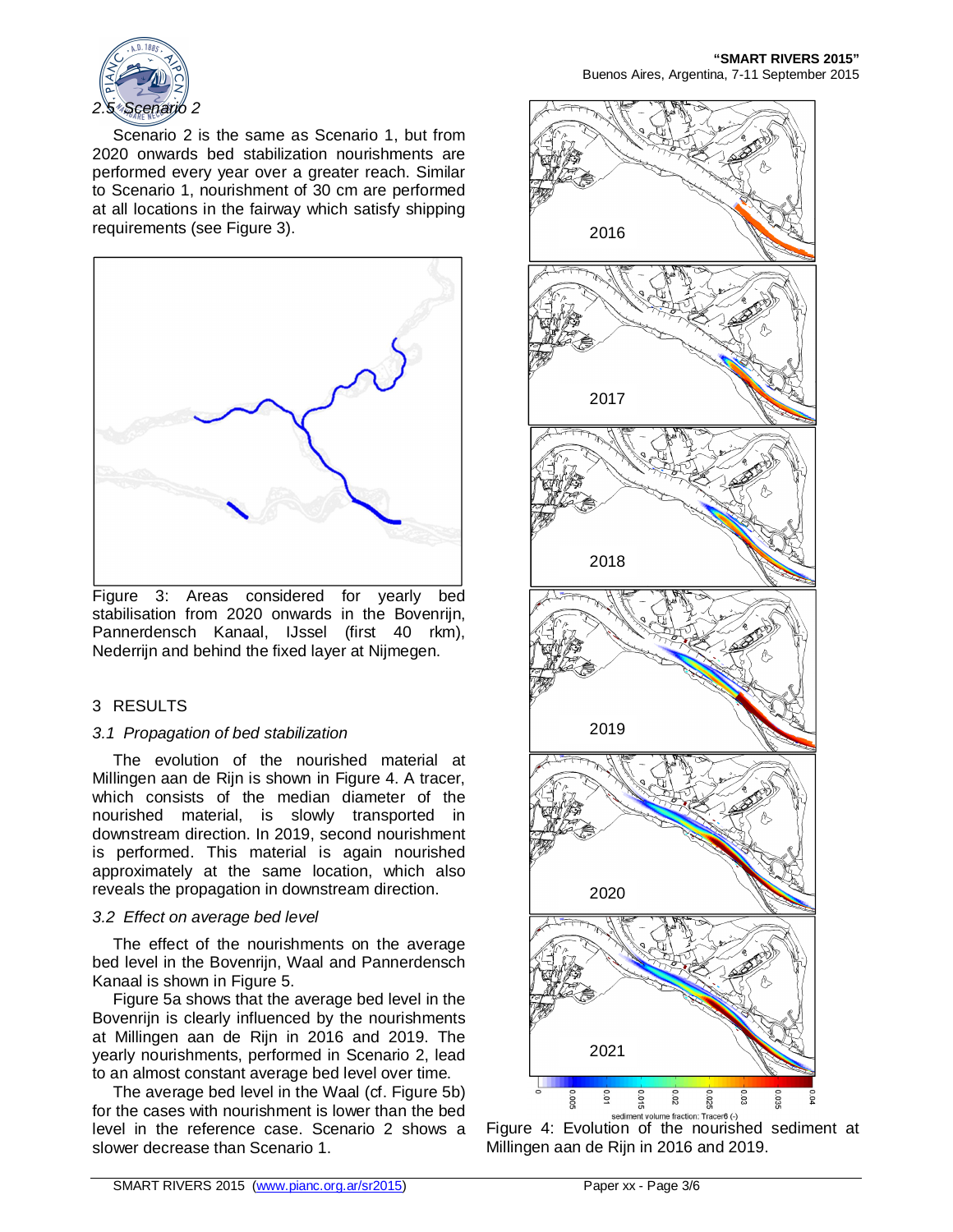



reaches for the different cases.

In the Pannerdensch Kanaal (cf. Figure 5c) the behavior in the reference and Scenario 1 is quite similar, although in Scenario 1 the bed level drops slower. The bed level in Scenario 2 increases slightly over time.

# *3.3 Effect on discharge distribution*

The nourishment also affects the discharge distribution as can be seen for the two discharges in Figure 6. From 2020 onwards, a clear acceleration

#### in the trend of the discharge distribution can be observed comparing Scenario 2 with Scenario 1.



Figure 6: Ratio of the discharge flowing the Waal at the Pannerdensche Kop at low and high discharge levels.

#### *3.4 Effect on navigability*

To assess the how the nourishment affects the navigation depth, the 10<sup>th</sup> percentile of the depth is considered per river kilometer block is considered. Figure 7 shows the distribution of the depth with respect to to ALW as well as the  $10<sup>th</sup>$ , median and 90<sup>th</sup> percentile depths (red circles).



Figure 7: Depth distribution as function of the relative area in the navigation channel.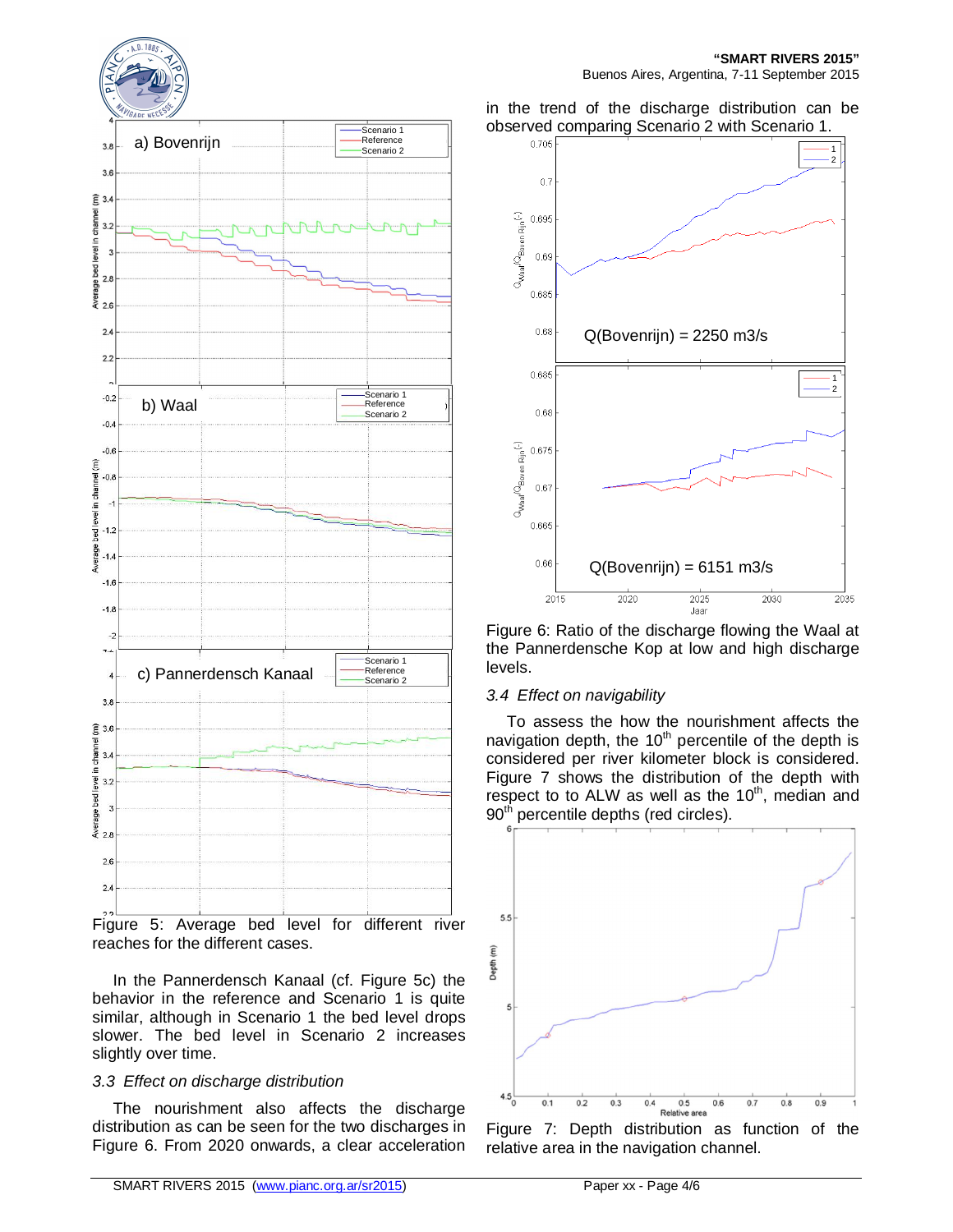

Figure 8 shows the effect of nourishment on the 10<sup>th</sup> percentile of the depth with repect to ALW percentile of the depth with repect to ALW along the Bovenrijn, Waal and Nieuwe Merwede (solid lines). The dashed lines indicate the variability of the  $10<sup>th</sup>$  percentile of the depth with repect to ALW during the year. From this plot, it can be seen that the navigation depth is not significantly affected by the yearly nourishments from 2020 onwards. In the Bovenrijn, a reduction of the navigation depth is visible (rkm 860-875). In the region of the nourishments the navigation depth remains larger than the maintenance depth. The fixed layer at Nijmegen does however show up as a possible bottleneck for navigation. This is however not related to the nourishments.

Figure 9 shows the effect of nourishment on the 10th percentile of the depth with respect to ALW along the Pannerdensch Kanaal and IJssel. In the Pannerdensch Kanaal, a decrease in the navigation depth is visible along rkm 868-880.



Figure 8:  $10<sup>th</sup>$  percentile of the depth with respect to ALW per kilometre block in the Bovenrijn, Waal, and Nieuwe Merwede. The green line denotes the maintenance depth.



Figure 9:  $10<sup>th</sup>$  percentile of the depth with respect to ALW per kilometre block in the Pannerdensch Kanaal and IJssel, the shaded areas denote jumps in the river kilometres, caused by former bend cutoffs. The green line denotes the maintenance depth.

#### 4 DISCUSSION

The present research shows two scenarios in<br>ich nourishments are performed. The which nourishments are performed. The nourishment at Millingen aan de Rijn shows propagation of approximately 1 kilometre per year in downstream direction (cf. Figure 4). The nourishments are shown to positively affect the average bed level in the Boverijn and the Waal. In the Pannerdensch Kanaal, however, an increase in the average bed level is observed (cf. Figure 5). The reason for this is twofold: firstly the criteria for nourishment, and secondly the discharge distribution on the Pannerdensche Kop bifurcation (cf. Figure 6). The criteria for nourishment are checked per river kilometer and not per river reach, so this can lead to an increase in the average bed level along a river reach. The change in bed level also leads to an increase in the discharge, which is transported to the Waal in Scenario 2. This shows that it is important to impose similar measures on